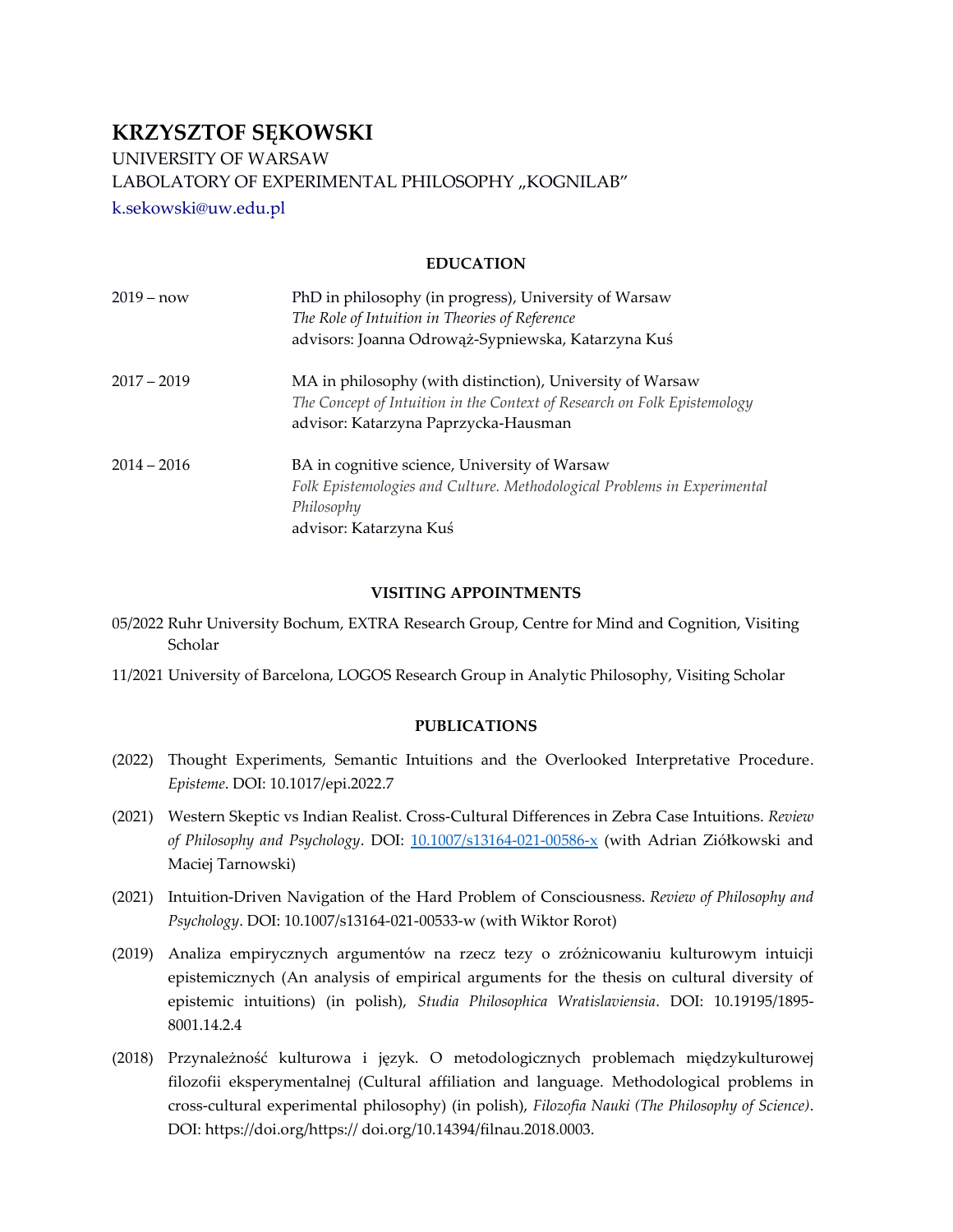(2018) Czy negatywny program filozofii eksperymentalnej musi być negatywny? Funkcje właściwe a normatywność intuicji epistemicznych (Does the negative program of experimental philosophy have to be negative? Proper functions and epistemic intuitions) (in polish), [in:] A. Gut, Z. Wróblewski, *Filozofować eksperymentalnie. Umysł w świecie kultury.* Wydawnictwo KUL, Lublin.

### **GRANTS**

### **AS PRINCIPAL INVESTIGATOR**

- 2021-2024 Methodological naturalism in theories of reference. 118,000PLN/~31,000\$ from Polish National Centre of Science (*NCN Preludium* programme)
- 2018-2022 Universality or specificity of folk epistemologies? Methodological consequences for cognitive science and analytic philosophy. - 177,000PLN/~47,000\$ from Polish Ministry of Science and Higher Education Grant (*Diamentowy Grant* programme).

### **AS RESEARCH ASSISTANT**

- 2016-2017 Developmental change in number representation system during the process of acquisition of the symbolic numerical codes (number words and Arabic numerals), PI: Maciej Haman (University of Warsaw).
- 2016-2017 Engagement of language, culture specific factors and folk intuitions in mindreading and social cognition, PI: Arkadiusz Gut (The John Paul II Catholic University of Lublin), collaboration with Chinese University of Hong Kong and Beijing Foreign Studies University.
- 2014-2016 Polish longitudinal studies on infants with high familial risk of autism early predictiors of atypical developmental trajectories, PI: Przemysław Tomalski
- 2014-2016 Role of regulation and level of arousal in development of mechanisms guiding learning processes and visual attention in infants. PI: Przemysław Tomalski

### **INTERNATIONAL TALKS**

#### **TALKS**

- 2022 Concept Revision, Concept Application and the Role of Intuitions in Gettier Cases, *EXTRA.9 Research Colloquium "Metaphilosophy & Experimental Philosophy"*, Bochum (Germany)
- 2021 Intuition-Driven Navigation Of The Hard Problem Of Consciousness, *14th Conference Of The Italian Society For Analytic Philosophy,* Noto (Italy) (with Wiktor Rorot)
- 2021 Semantic intuitions of extension, epistemic intuitions of intension and what they justify, Salzburg Conference for Young Analytic Philosophy 2021 Salzburg (Austria)
- 2021 Western Skeptic vs Indian Realist. Cross-Cultural Differences in the Zebra Case Intuitions*, 1st European Experimental Philosophy Conference*, Prague (Czech Republic)
- 2021 What the problem of deviant realizations tells us about the role of semantic intuition in thought experiments, *The Seventh International Conference on Philosophy of Language and Linguistics. PhiLang 2021,* Lodz (Poland)